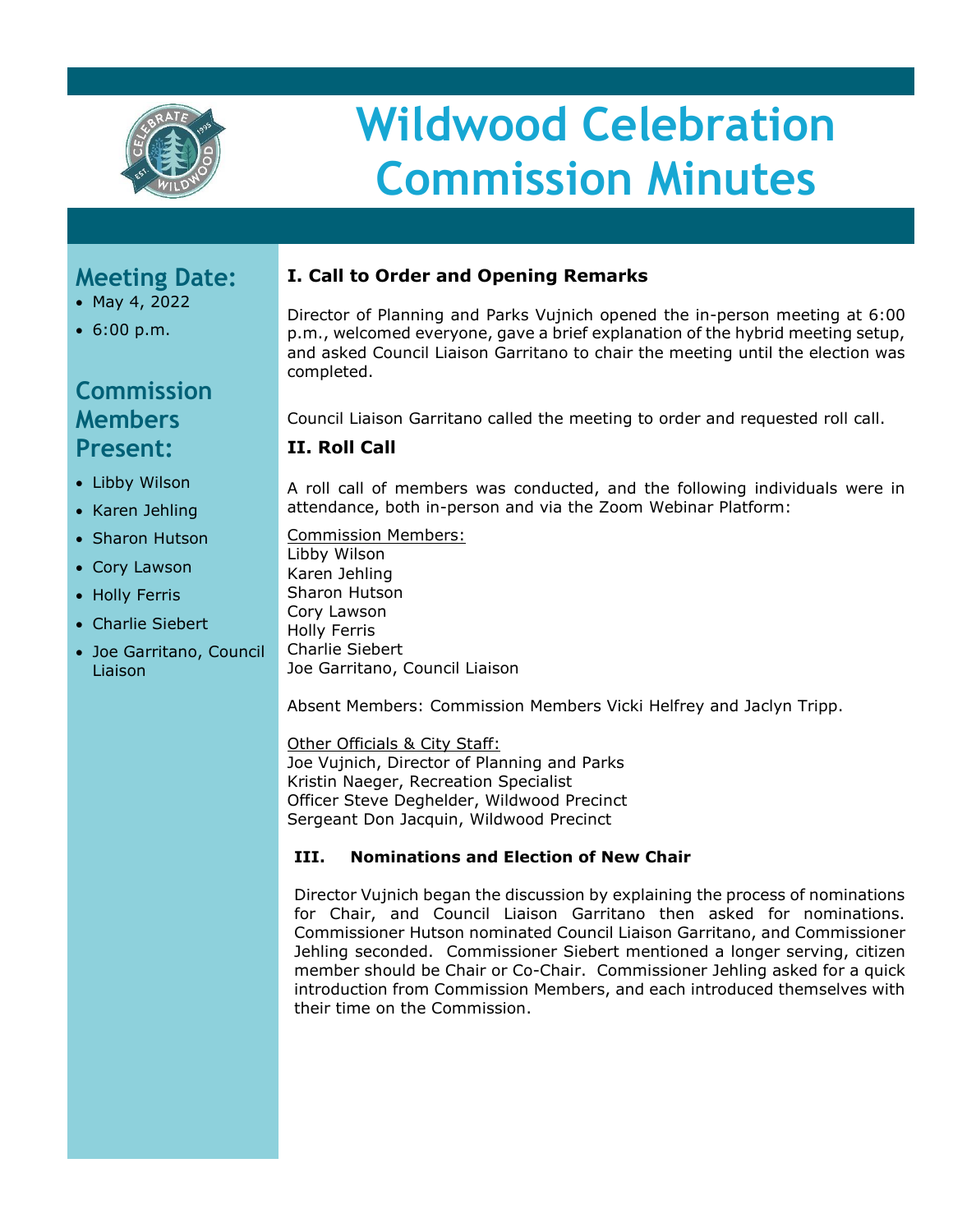Discussion then followed the introductions and included the following: Commissioner Wilson would be happy to serve as Co-Chair; Commissioner Hutson does not know protocols; Commissioner Siebert would like a Chair with history; Commissioner Lawson would be resigning at the end of the meeting; and Commissioner Ferris asked if any of the absent Commission Members expressed interest, which they had not. Director Vujnich clarified as a voting member, a Council Member can Chair the Commission. Member Hutson made a motion to elect Council Liaison Garritano and Member Wilson as Co-Chairs, which was seconded by Commissioner Ferris. A voice vote was taken to approve the motion, with unanimous, affirmative result. The motion was declared approved by Council Member Garritano.

#### **IV. Approval of Minutes from the April 6,2022, Meeting of the Commission**

Motion was made by Commissioner Hutson, seconded by Co-Chair Wilson, to approve the meeting minutes of April 6, 2022. A voice vote was taken to approve the motion, with unanimous, affirmative result. The motion was declared approved by Co-Chair Garritano.

#### **V. Public Comments**

There were no public comments.

#### **VI. 2022 Celebrate Wildwood Event**

Director of Planning and Parks Vujnich requested a motion to change the order of the Agenda to move Item VI.a. to the end of the Agenda, so the Village Green tour could be done at that time. Motion made by Commissioner Hutson, seconded by Commissioner Ferris, to change the order of the Agenda. A voice vote was taken to approve the motion, with unanimous, affirmative result. The motion was declared approved by Co-Chair Garritano.

#### **b. Theme Update and Selection of Such for 2022 Event**

Discussion held regarding the theme "Explore Wildwood" being a good option to get people interested; the Main Street Connection and Route 66 would be a way to tap into that theme; the Parade theme could be Route 66 – Classic Cars and parade floats could be connected to the theme – Big Chief, classic cars, etc.; that geocaching could be included, similar to the Snowman Search; that a Route 66 stand-alone event could be planned to bring people to the strip, as opposed to diluting it with this event; that a Route 66 day can be held with classic cars, but that would be outside of the scope of this Commission; that advertisement for the event should be considered in all the City parks. Motion made by Commissioner Jehling, seconded by Commissioner Hutson, to choose Explore Wildwood as the theme. A voice vote was taken to approve the motion, with unanimous, affirmative result. The motion was declared approved by Co-Chair Garritano.

#### **c. Parade Rules and Suggested Changes, if any**

Director of Planning and Parks Vujnich presented the final set of parade rules. All registrations are open for Celebrate Wildwood and an email will be sent to past participants as well. Motion made by Commissioner Siebert, seconded by Co-Chair Wilson, to adopt the parade rules. A voice vote was taken to approve the motion, with unanimous, affirmative result. The motion was declared approved by Co-Chair Garritano.

#### **d. Promotion and Advertising of 2022 Event – Analysis of Options/Proposal from Silver Tablet Marketing**

Director of Planning and Parks Vujnich began the discussion regarding social media and advertising. Debbie Ward of Silver Tablet Marketing ran a successful social media campaign for the 2017 Celebrate Wildwood Event and is the City's current expert for social media. The Department supports her \$750.00